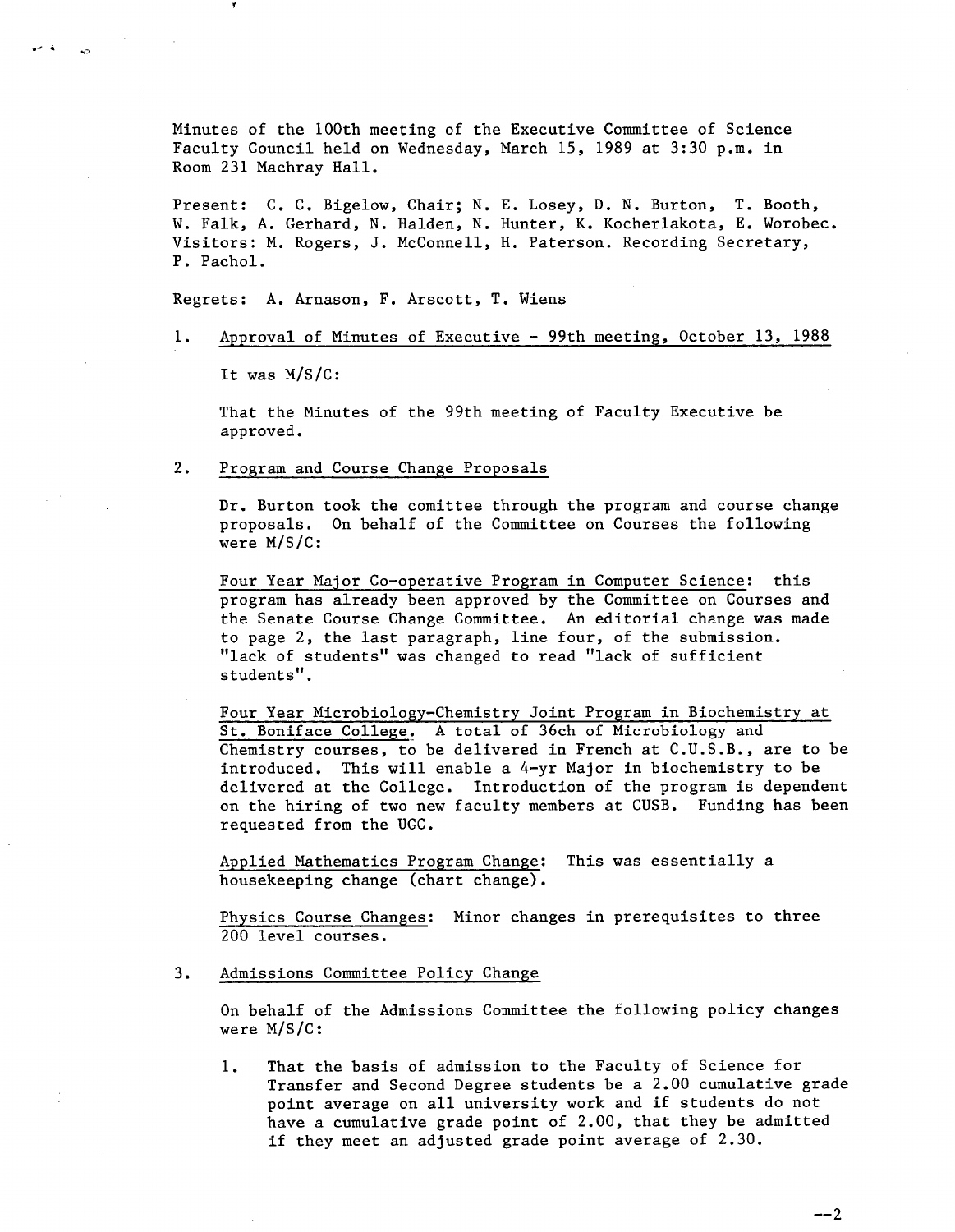2. That the basis for admission of community college graduates be changed from a cumulative grade point average of 2.80 to a cumulative grade point average of 2.50.

These two policy changes will be forwarded to Faculty Council for its approval.

The following was taken as instruction: "The Dean's Office staff should consider changing the basis of admission to the last 60 credit hours and determine an appropriate grade point average for admission."

As there was no further business, meeting adjourned 4:00 p.m.

بعيان المستقل